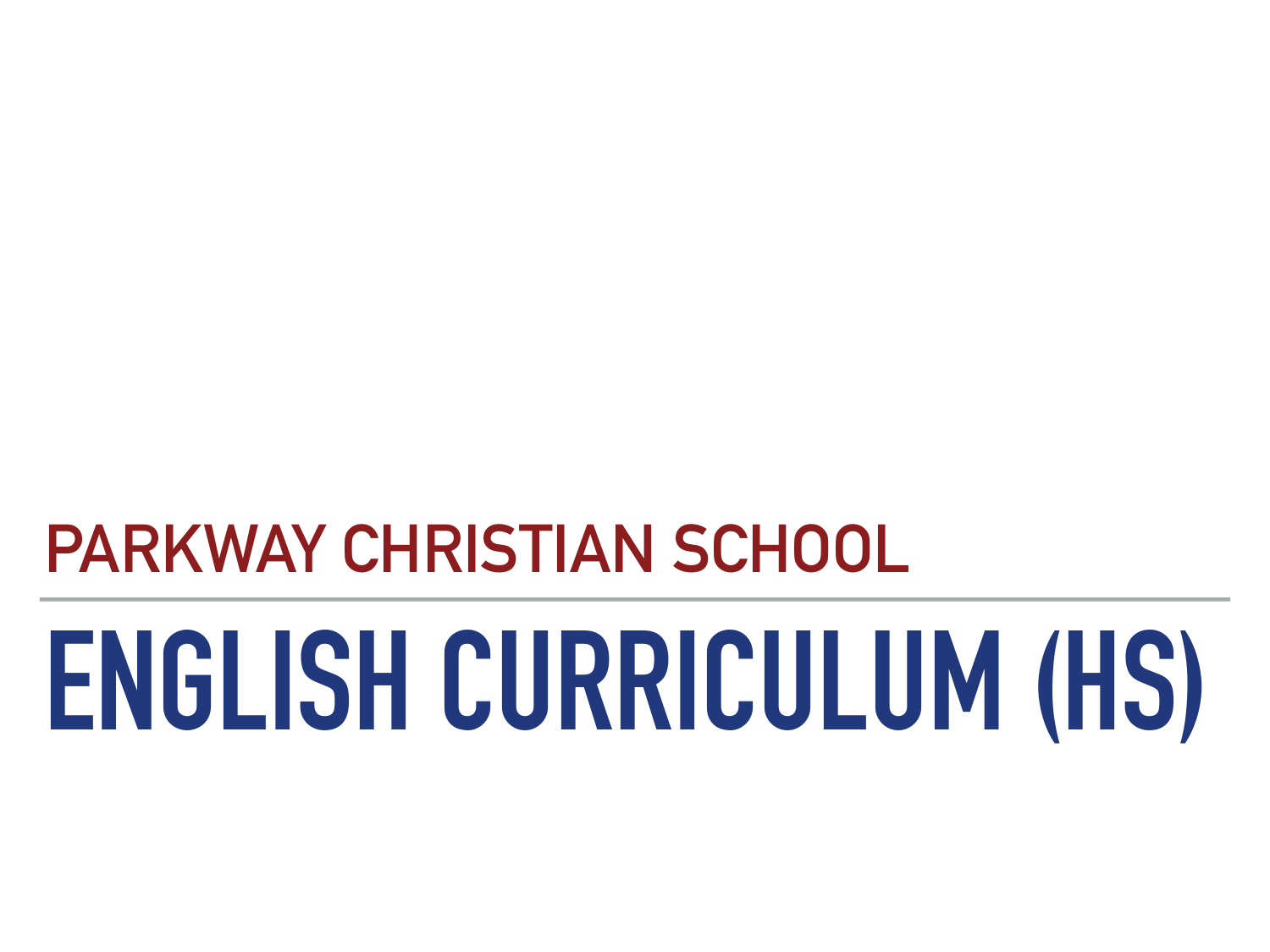‣ This course focuses on genres of short stories, dramas, poetry, and novels, all organized thematically. Educators design all activities and assignments to build students' skills in contextual reading, grammar, vocabulary, and writing, while meeting the needs of various learning styles. Writing comprises personal narratives, persuasive essays, and explanatory or informational papers. Teachers present all literature from a Biblical Worldview while meeting the framework of the Common Core Standards. Readings consist of *Romeo and Juliet*; *The Odyssey*; *Animal Farm;* and a variety of short stories, including Richard Connell's "The Most Dangerous Game" and Guy de Maupassant's "The Necklace"; and poems, such as Langston Hughes' "Harlem" and William Wadsworth's "I Wandered as a Lonely Cloud".

- ‣ *Elements of Literature Third Course*
- ‣ *Animal Farm*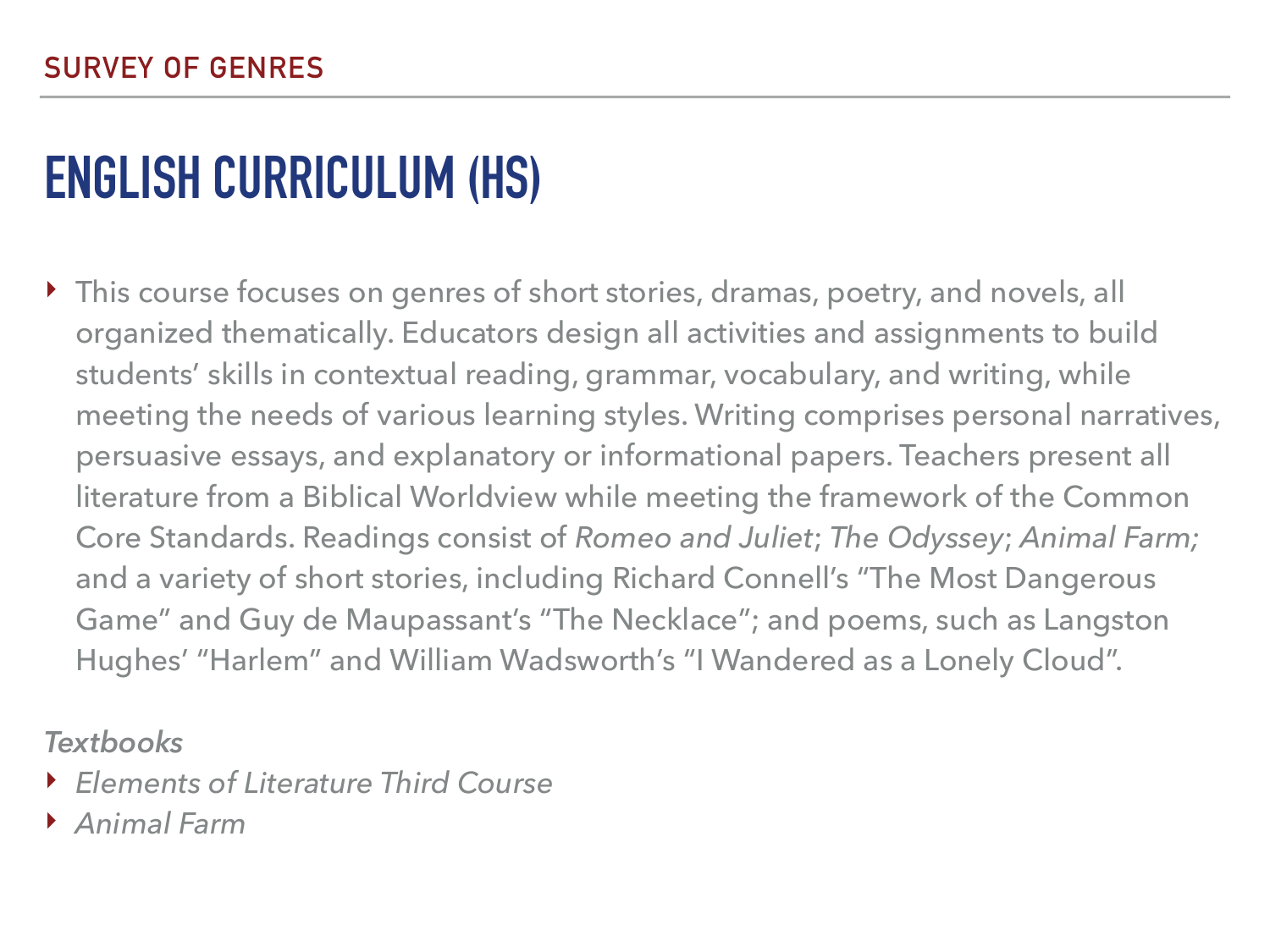‣ This course focuses on genres of short stories, dramas, poetry, and novels, all organized thematically. Students in the honors level course move at an accelerated pace as compared to the Survey of Genres classes. Honor students are expected to write and think Socratically. Writing comprises personal narratives, persuasive essays, explanatory or informational papers, and pre-AP prompts to prepare for AP classes in the future. Educators design all activities to build students' skills in contextual reading, grammar, vocabulary, and writing, while meeting the needs of various learning styles. Teachers present all literature from a Biblical Worldview while meeting the framework of the Common Core Standards. Readings consist of *Romeo and Juliet*; *The Odyssey*; *Animal Farm*, *A Separate Peace*; and a variety of short stories, including Richard Connell's "The Most Dangerous Game" and Guy de Maupassant's "The Necklace"; and poems, such as Langston Hughes' "Harlem" and William Wadsworth's "I Wandered as a Lonely Cloud".

- ‣ *Elements of Literature Third Course*
- ‣ *Animal Farm*
- ‣ *A Separate Peace*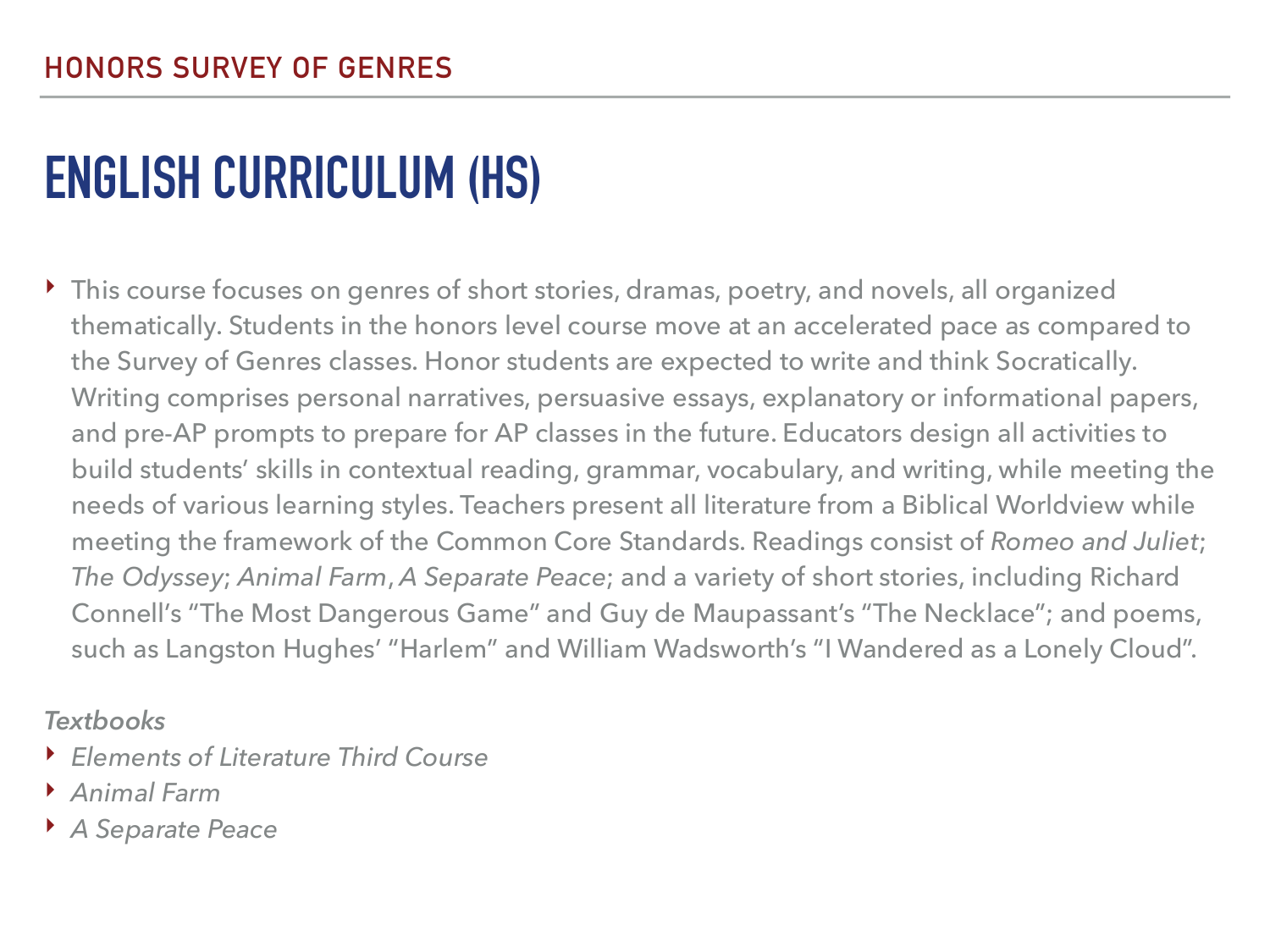‣ This course is a survey of World Literature organized thematically in the genres of short stories, poems, drama, and novels. Students continue to build advanced grammar and writing techniques using a variety of essays, including personal narrative, persuasive essays, and explanatory or informational papers. Students evaluate all reading on four levels: factual, interpretive, critical, and personal. Teachers present all literature from a Biblical Worldview while meeting the framework of the Common Core Standards. Works include Shakespeare's "Shall I Compare Thee to a Summer's Day" and *Julius Caesar*, *To Kill a Mockingbird*, and *Lord of the Flies*.

- ‣ *Elements of Literature Fourth Course*
- ‣ *To Kill a Mockingbird*
- ‣ *Lord of the Flies*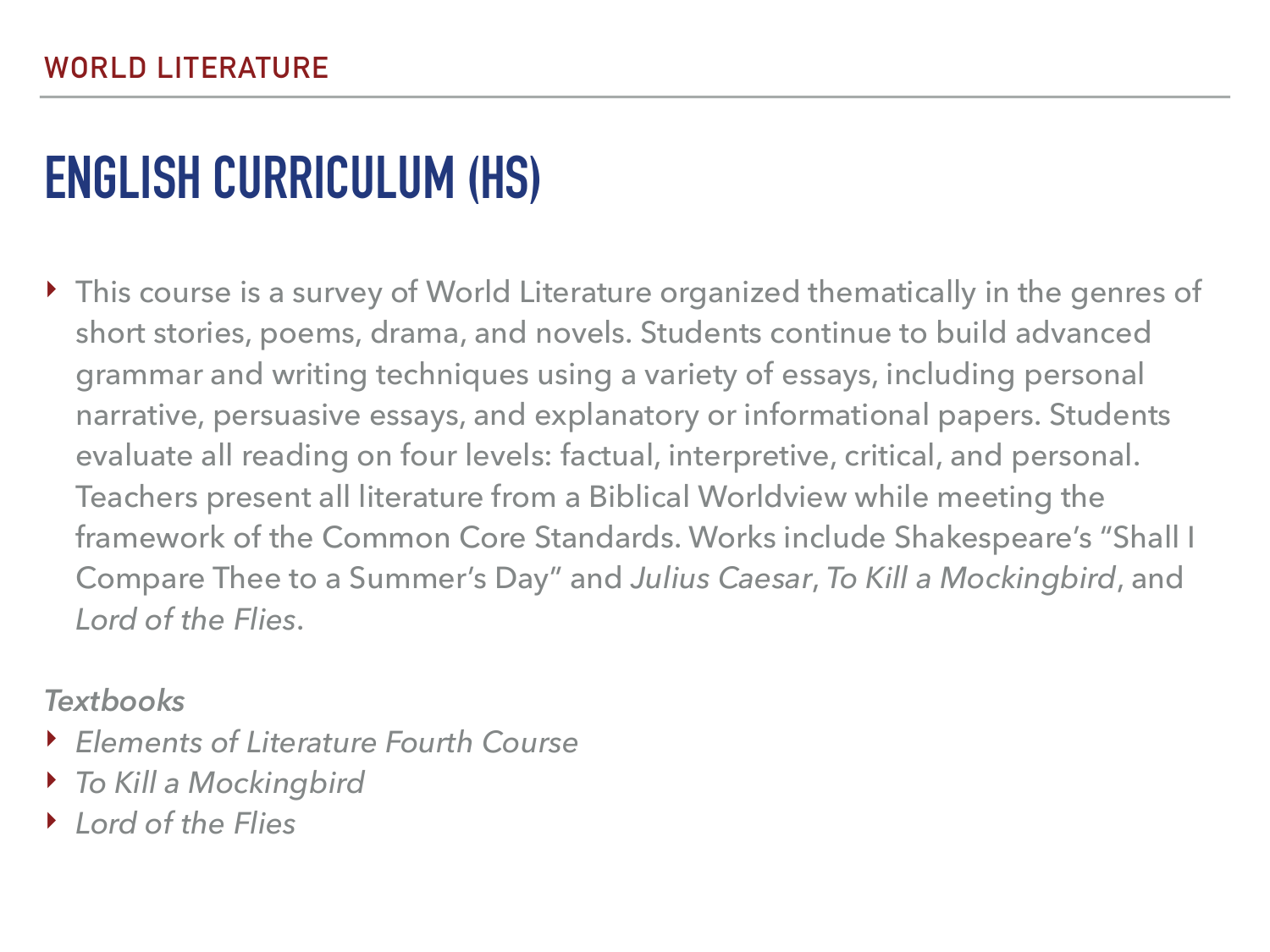This course is a survey of World Literature organized thematically in the genres of short stories, poems, drama, and novels. Students in the honors level move at an accelerated pace as compared to the World Literature classes. Honor students are expected to write and think Socratically. Students continue to build advanced grammar and writing techniques using a variety of essays including narrative, compare/contrast, personal, persuasive, and explanatory or informational papers. Students evaluate all reading on four levels: factual, interpretive, critical, and personal. Teachers present all literature from a Biblical Worldview while meeting the framework of the Common Core Standards. Works include Shakespeare's "Shall I Compare Thee to a Summer's Day" and *Julius Caesar*, *Antigone*, *To Kill a Mockingbird*, and *Lord of the Flies*.

- ‣ *Elements of Literature Fourth Course*
- ‣ *To Kill a Mockingbird*
- ‣ *Lord of the Flies*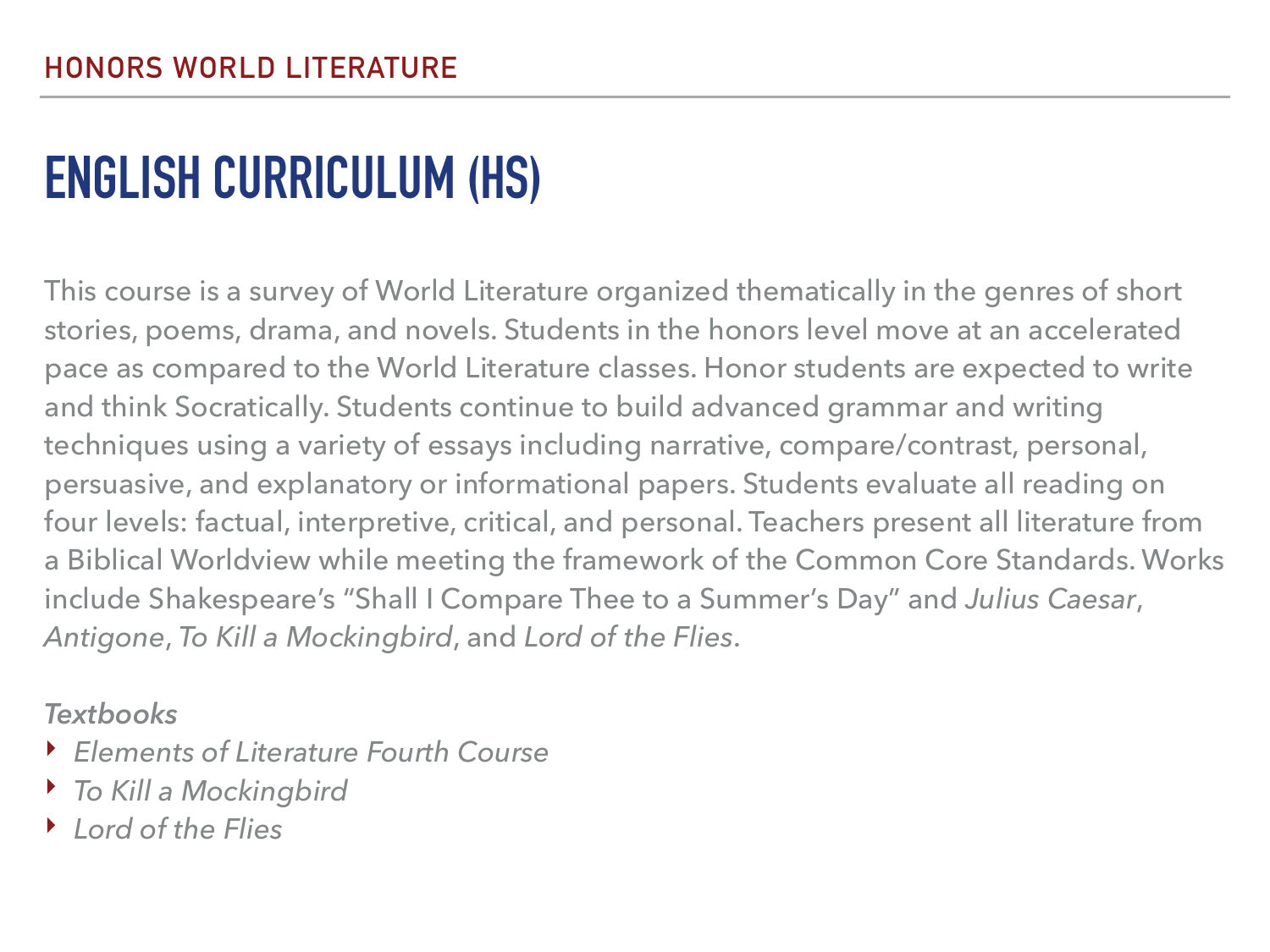‣ This course focuses on readings in American Literature beginning in the 1600s and continuing on through the 20th Century. Students explore topics on American life using authors such as Edwards, Bradstreet, Rowlandson, Jefferson, Paine, Whitman, Dickenson, Emerson, Thoreau, Poe, Hawthorne, and Dr. King. Students critically analyze the authors' style, uses of literary devices, and persuasive techniques. Students write a variety of essays, including narratives, persuasive essays, and explanatory or informational papers, to enhance writing and grammatical skills. Students also develop vocabulary through reading and written vocabulary tests. The units culminate with a college-level literary analysis paper during fourth quarter. Teachers present all literature from a Biblical Worldview while meeting the framework of the Common Core Standards.

- ‣ *Elements of Literature Fifth Course*
- ‣ *Uncle Tom's Cabin*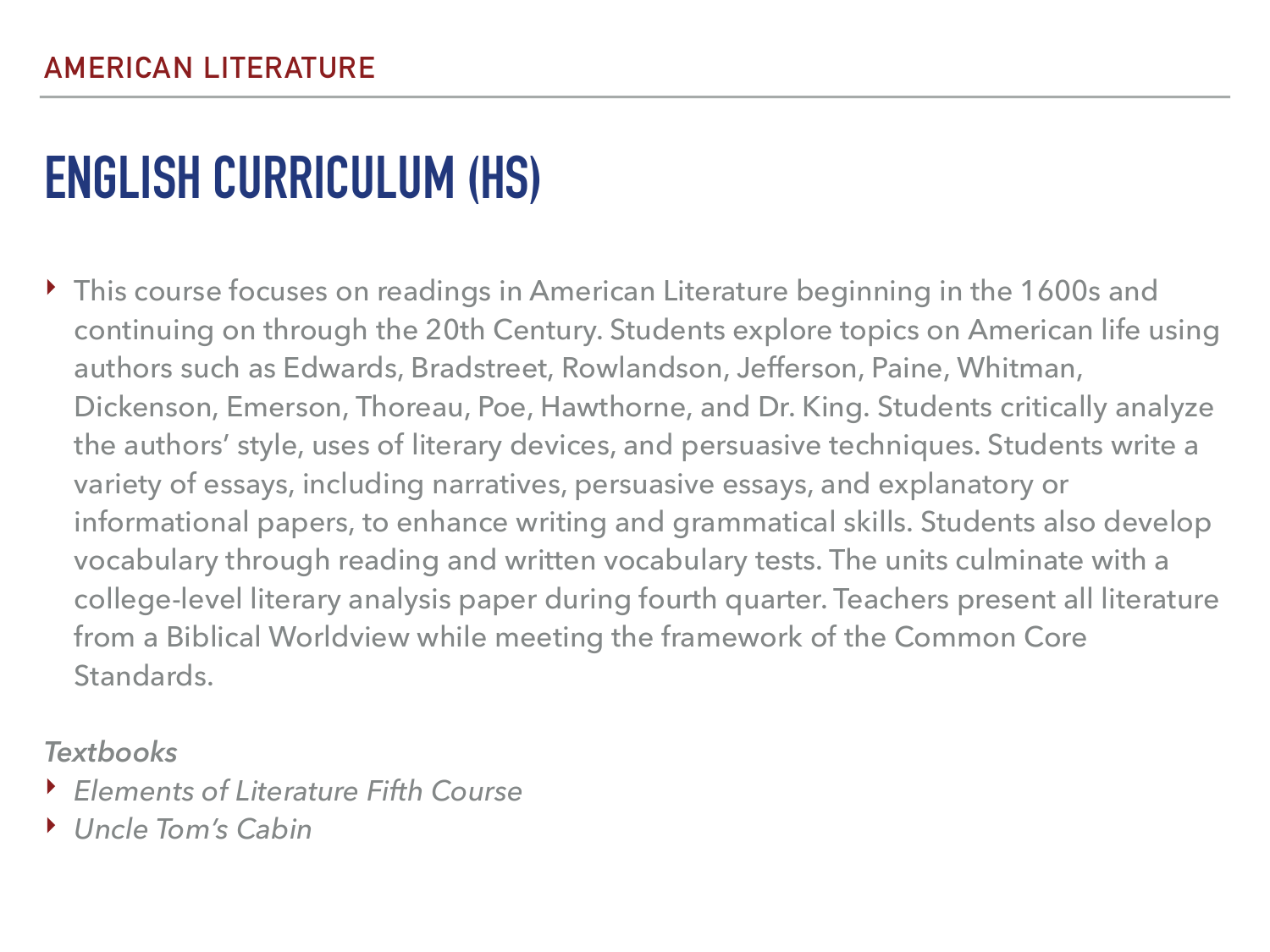$\blacktriangleright$  The focus of the AP® English Language and Composition course is to prepare for the AP ® English Language and Composition Exam by exploring American Literature. Teachers present all literature from a Biblical Worldview. Students read a variety of narratives, essays, novels, speeches, poems, and plays by a diverse group of American and other authors who were writing for varied purposes and audiences. Investigation of visual compositions, i.e. videos, art, graphic novellas, and comics complement the study of the print text. Students critically analyze the various works to identify audience components, vocabulary, rhetorical devices, and manipulation of those devices by the author and take practice or sample AP tests, which consist of both multiple choice and writing sections. The units culminate with a college-level literary analysis paper during fourth quarter. Through these close readings and frequent varied writing assignments, students develop and strengthen their own communication skills in preparation for their collegiate and professional ‣ endeavors.

- ‣ *Elements of Literature Fifth Course*
- ‣ *The Scarlet Letter*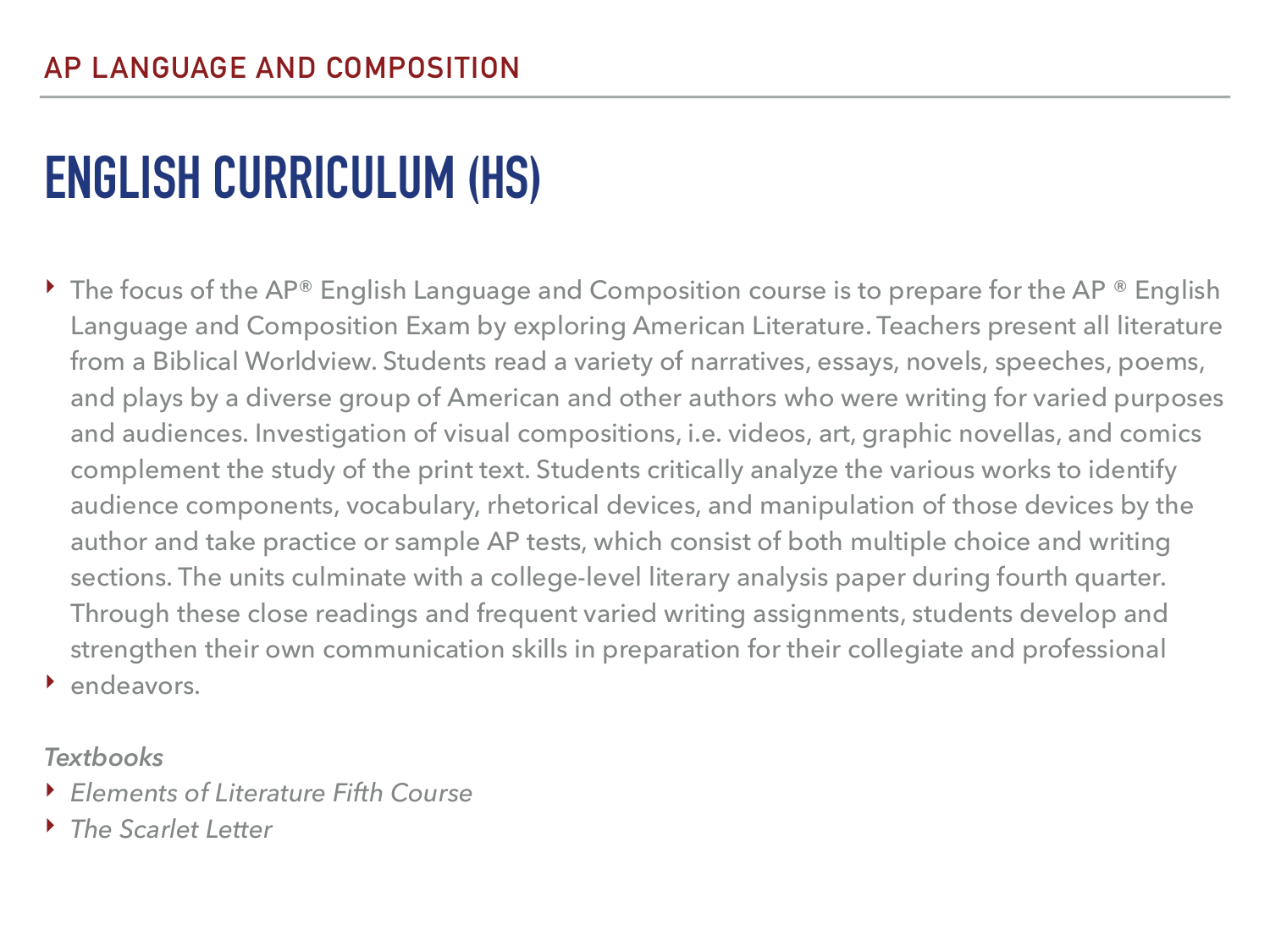‣ This course focuses on readings in British Literature beginning with the earliest known piece to 20th Century. Readings include *Beowulf*, Biblical excerpts from the life of King David, The *Screwtape Letters*, *The Taming of the Shrew*, *Paradise Lost*, *A Modest Proposal*, and a poetry unit. Students are expected to read and critically analyze the authors' uses of rhetorical structures. Students write a variety of essays, including narratives, persuasive essays, and explanatory or informational papers to enhance writing and grammatical skills. Students also develop vocabulary through reading and written vocabulary tests. The units culminate with a college-level literary analysis paper during fourth quarter. Teachers present all literature from a Biblical Worldview while meeting the framework of the Common Core Standards.

- ‣ *Elements of Literature Sixth Course*
- ‣ *The Bible*
- ‣ *The Screwtape Letters*
- ‣ *The Taming of the Shrew*